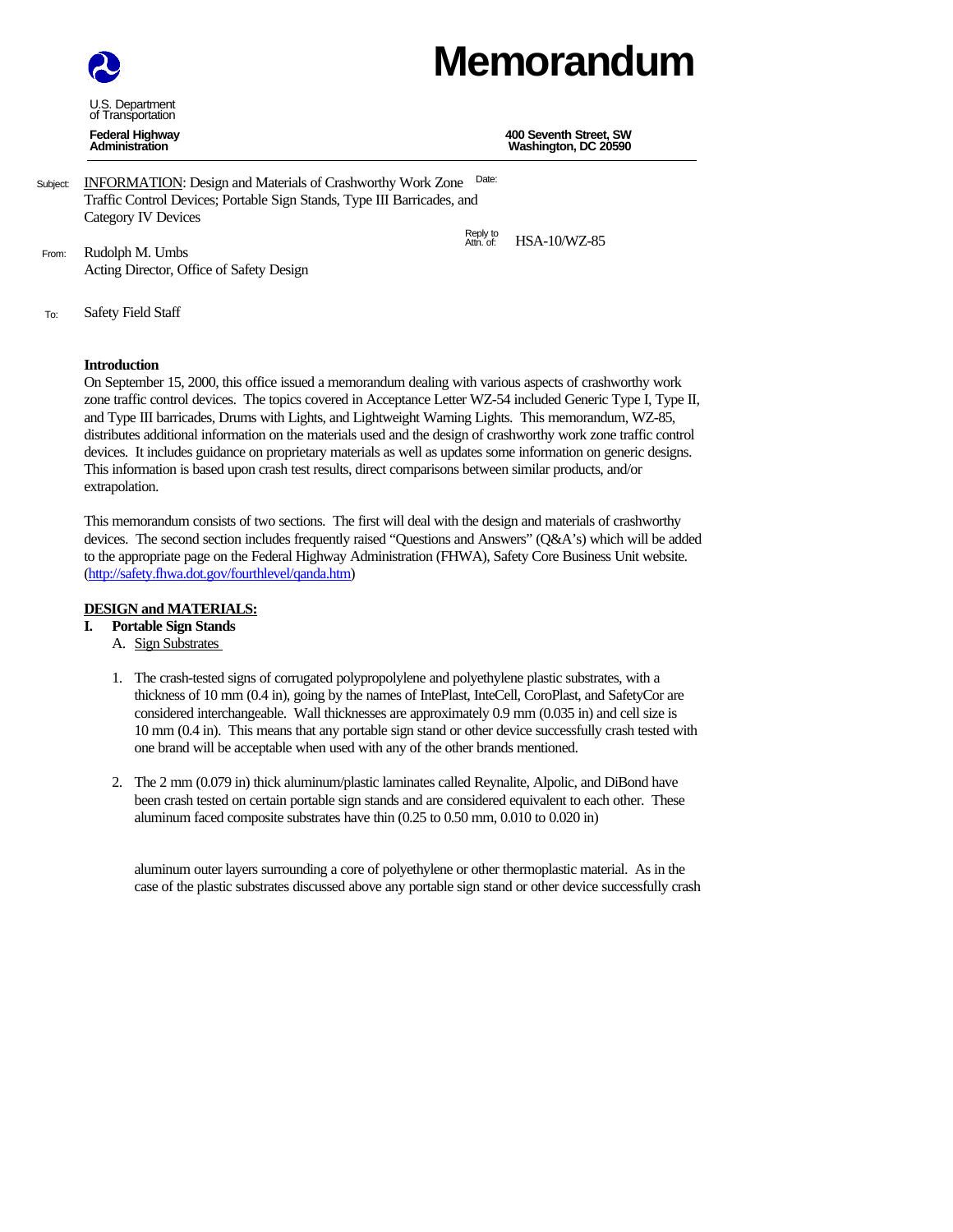tested with one brand will be acceptable when used with any of the other brands mentioned.

#### B. Sign Shapes and Sizes

Most crash tests of portable sign stands have been with 1220 mm x 1220 mm (48 x 48 in) diamond signs on flat and level terrain, which appears to be the most common situation in actual use. However, many square and rectangular signs are also used, and sometimes the sign stands are placed off of the pavement on non-level terrain. National Cooperative Highway Research Program (NCHRP) Report 350 testing represents idealized conditions. We recognize that a test matrix to cover all shapes, sizes, and terrain conditions would be impractical. As many sign stands of various designs and materials have been laboratory crash tested with diamond signs, we believe the safety performance of these same stands when used with rectangular signs will be satisfactory.

Those portable sign stands that have been successfully crash tested with a 1220 mm x 1220 mm (48) x48 in) diamond sign will be considered acceptable with a rectangular sign up to 1525 mm (60 in) wide if:

- 1. The same lightweight sign substrate is used.
- 2. The height to the top of the sign remains the same or less for short stands and meets or exceeds the height for tall stands.\*
- 3. The overall area of the sign does not exceed the area of the crash tested sign (approximately 1.5 square meters or 16 square ft.). This would permit a sign up to 1525 x 976 mm or 60 x 36 in.

This acceptability is not extended to rigid aluminum or plywood substrates. These substrates must still be handled on a case-by-case basis.

\* In most cases, windshield damage is caused by the top of the sign/mast striking the windshield. If the sign and stand assembly passed the testing, then either the assembly separated and passed harmlessly over the vehicle, or the sign struck the vehicle but the top struck the roof causing little damage. Maintaining the same height to the top of the sign should lead to similar performance. During some tests the stand remained intact but did not deflect enough to come in contact with the test vehicle. For short stands with sign mounting heights of 300 to 450 mm (12 to 18 in) to the bottom, the height to the top of the sign may be any distance equal to or less than that of the tested diamond sign. For tall stands with mounting heights of 1500 mm (60 in) or more to the bottom of the diamond sign, then the height to the top may be any distance exceeding that of the tested diamond sign.

#### C. Installation conditions

At times signs need to be placed on sloping terrain. As with other roadside safety hardware, portable sign stands should be used on slopes 1:10 or flatter. However, we will use "laboratory testing" of portable signs on level soil to judge the acceptability of the various stands wherever used. Additional crash testing on non-level terrain will not be required unless the stand is specifically designed for non-level terrain. Not all stands successfully crash tested on 1:10 or flatter slopes will perform similarly when placed on slopes steeper than 1:10. However, in those situations where you MUST place a sign on that slope, a crashworthy sign stand should perform better than a stand that has not been tested at all.

Many sign stands have been crash tested on concrete or asphalt pavements rather than on soil. Testing on soil has turned out to be a more critical condition since the device cannot slide as easily on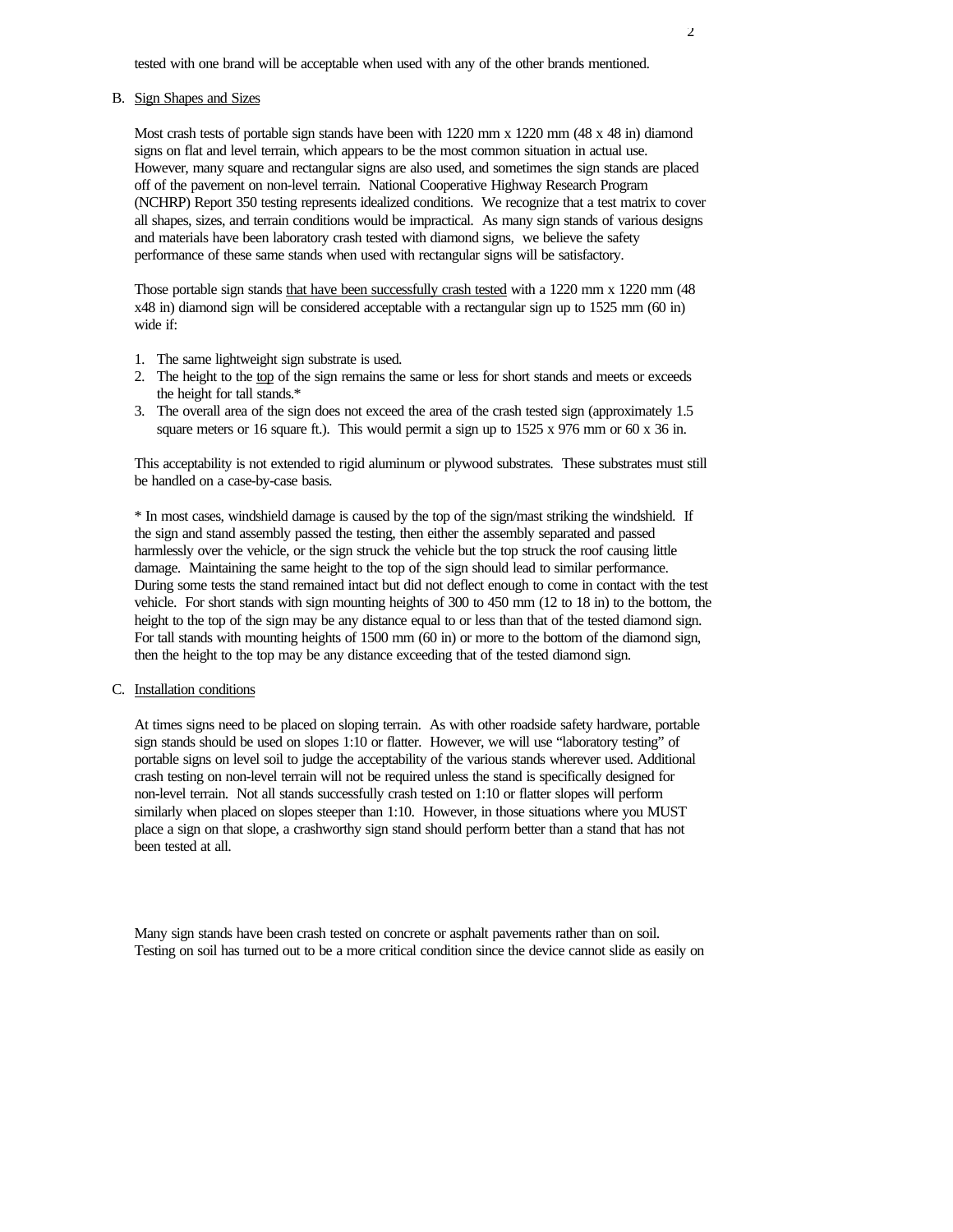the ground. Legs of barricades and sign stands tend to dig into the ground, sometimes changing the failure mechanism and behavior of the device. Because we cannot always predict the behavior of devices on unpaved areas when they have been crash tested on concrete, judgement should be used when placing these devices on soil.

In short, if a device was tested on soil it may be used on tranversable slopes subject to the engineer's judgement. If it was tested on concrete or asphalt, its use should be limited to 1:10 slopes or flatter.

## **II Generic Type III Barricades and Attachments**

# A. Generic Type III Barricade Designs

1. "Bent Barricade" Angle Iron Framed Type III

The "generic" Type III barricade was covered in Acceptance Letter WZ-54 dated Septermber 15, 2000, (crash tested by Bent Manufacturing.) It is 2440 mm (8 ft) wide and consists of a pair of 1525 mm (5 ft) long, 3.5 mm (10 gage) thick, 38 mm x 38 mm (1  $\frac{1}{2}$  x 1  $\frac{1}{2}$  in) hot rolled-high carbon steel angles as the base. To the center of each of these is welded a 200 mm (8 in) long, 51 mm (2 in) square tube into which are inserted 1600 mm (63 in) tall, 3.5 mm (10 gage) thick, 38 mm x 38 mm (1.5 x 1.5 in) hot rolled high carbon steel angle uprights. The three barricade panels are each 19 mm (3/4 in) ACX plywood and are attached with 9.525 mm (3/8 in) diameter bolts, nuts, and washers to each upright. The Type III barricade is also acceptable with panels that are 1830 mm (6 ft) or 1220 mm (4 ft) long. This Type III barricade is also acceptable with lightweight (1.5 kg or less) warning lights attached with the standard vandal resistant hardware (i.e., using the cupped washer.) The metal legs/frame of these barricades may be either painted or galvanized.

Attached to this memo are detail sheets in Metric and in English units - only the Metric version had been supplied with WZ-54.

An acceptable modification that may be made to the Generic Type III barricade is the use of perforated square steel tube sections, such as 51 mm (2 in) Telespar or equivalent, to fabricate the horizontal base legs.

2. Illinois L-Channel Type III and Minnesota Perforated Square Steel Tube (PSST) Type III

Two additional State-designed Type III barricades have also been successfully crash tested. The Illinois L-channel Type III barricade was found acceptable in WZ-40 dated June 6, 2000. It uses 50 mm (2 in) angle iron of 5 mm (6 gage) thick mild steel. The Minnesota PSST Type III barricade was found acceptable in WZ-55 dated December 18, 2000, and uses 38 mm (1 ½ inch) square, 14 gauge Telespar posts. The rails are extruded aluminum "dog-bone" panels as used in street name signs. See section II B below.

3. Type III Barricade of PSST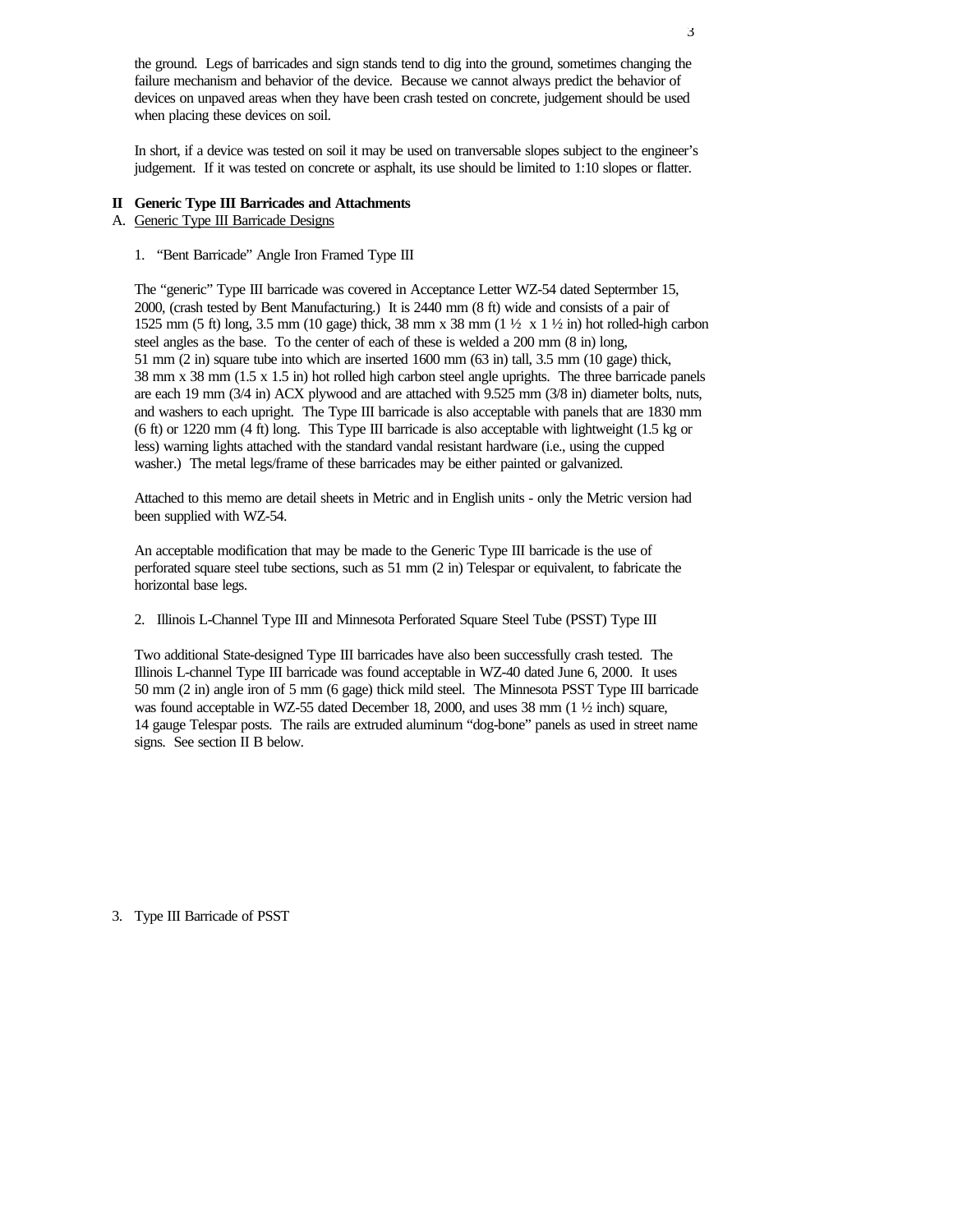There have been many tests run on PSST framed barricades to the extent that we are satisfied that a "generic" Type III PSST barricade can be found acceptable. The PSST sections should be twelve gage ASTM A-653 steel, grade 50. The overall dimensions are similar to the Angle Iron framed Type III:

- i. Horizontal legs: 50 mm (2 in) PSST, 1500 to 1800 mm long (60 to 72 in)
- i. Base socket: 50 mm (2 in) PSST, 150 mm (6 in) long welded or bolted to the legs.
- ii. Vertical supports: 45 mm (1-3/4 in) PSST, 1500 mm (60 in) tall
- iv. Horizontal Rails: See the discussion Type III Barricade Rails below. The same variety of rails may be used as long as they are firmly attached to the vertical supports with minimum 10 mm diameter bolts and 25 mm o.d. washers. This generic Type III PSST barricade should be limited to an overall width of 2440 mm (8 ft) unless successfully crash tested with longer rails.
- 4. Sand Bag Ballast

Sand bag ballast may be used on the legs of the barricades even if they were not included in the crash testing. It is common to use four 20.4 kg (45 pound) bags, one near the end of each leg. The typical precaution of mixing salt with the sand should be followed in freezing weather.

#### B. Type III Barricade Rails

Rails for the Generic Angle Iron framed or PSST Type III barricades may be the crash tested plywood detailed above or hollow extruded rigid polyolefin or high density polyethylene panels (i.e., Davidson Plastics, Bunzl Extrusion, Itaska Plastics) fastened in place with 10 mm (3/8 in) diameter hardware including 25 mm [1 in] o.d. washers or better. These extruded plastic elements are approximately 20 mm (3/4 in) thick and have 2 to 3 mm (1/16 to 3/32 in) thick walls. Barricade rails of frangible plastics such as PVC may not be used as they may separate from the frame or may fracture and penetrate the windshield. Without additional end-on crash testing, barricade rails should be limited to a maximum of 2440 mm (8 ft) long. The "overhang" from the uprights to the end of the rail should be kept to a desirable 150 mm (6 in) and may not exceed a maximum of 300 mm (1 ft).

#### C. Lights on Type III Barricades

The Type III barricades discussed above may be used with one or two lightweight warning lights. The lights should be attached atop the back side of the upright supports. As an alternative, removable head warning lights may be mounted on the supports, with the battery pack located at the base.

#### **III. Type III Barricades as Sign Supports**

Rigid sign panels should not be attached to the center of Type III barricades. Certain Type III Barricade designs can support signs as shown in the Millenium Manual on Uniform Traffic Control Devices, figure 6F-2. The Pennsylvania Type III (see WZ-44) and a barricade crash tested for the pooled-fund study (see WZ-40) were both crash tested and accepted with diamond signs mounted on vertical supports above the top rail. The Minnesota Type III barricade (WZ-55, reference above) was crash tested and accepted with a rectangular aluminum sign panel attached to the top rail. This was effective because the rails were of extruded aluminum and had the strength to support the sign during impact.

For other Type III barricade designs, signs on lightweight substrates (as defined in section I A of this memorandum, plus roll-up signs) may be mounted on or above the top rail. The overall height to the top of the sign should be at least 2210 mm (87 in). Any barricade successfully crash tested with a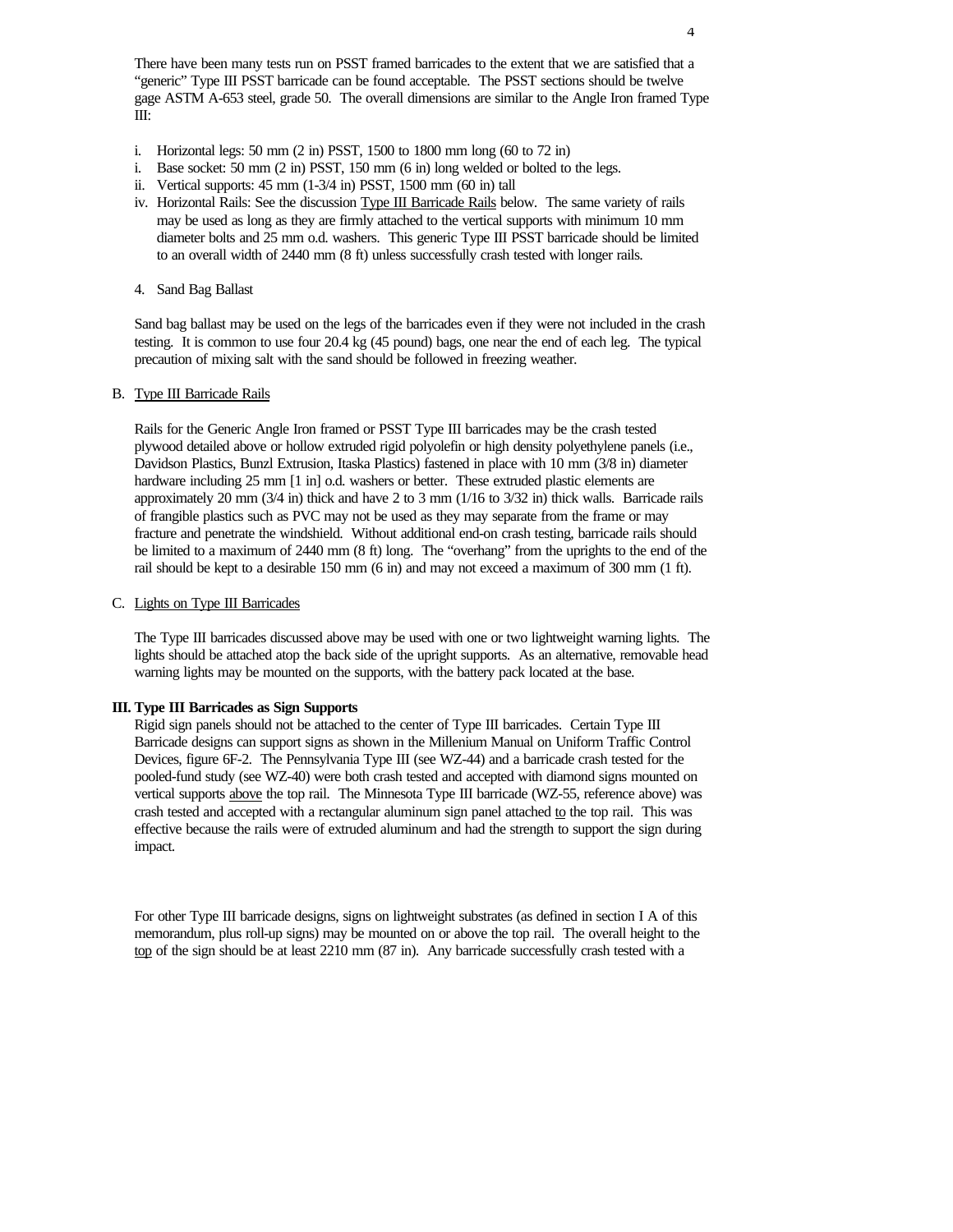wood or aluminum sign panel may use signs made of these materials. For barricades that were only tested without signs, wood or solid aluminum substrates should be avoided.

#### **IV. Category IV Devices**

As discussed in the September 13, 2000, memorandum "WZ-45" the crashworthiness of Category IV devices will be revisited in 2003. Category IV is limited to the following trailer mounted devices unless specifically authorized by this office.

- 1. Flashing arrow panels.
- 2. Changeable message signs
- 3. Temporary traffic signals
- 4. Portable work zone lighting devices

This office is seeking documentation on real-world crash experience with these devices. Please ask your State to provide accident reports for crashes with trailer mounted devices and forward them to Mr. Nicholas Artimovich, FHWA, HSA-10, 400 Seventh Street SW, Washington, DC 20590.

#### **Conclusion - Design and Materials**

The variations on portable sign stands and Type III barricades described above are similar to crash tested devices and should perform satisfactorily. Therefore, they are acceptable for use on the NHS accordance with the criteria contained in NCHRP Report 350.

Some of the untested devices may be crash tested in the future under pooled-fund studies or by private parties and are, therefore, subject to recall or revision.

The FHWA does not endorse proprietary products. Brand names have been included because the devices have been accepted as crashworthy under certain conditions.

The following questions and answers provide additional guidance on sign substrates and on certain portable sign stands.

### **QUESTIONS & ANSWERS:**

1. Can the new, lightweight substrates that have been crash tested on work zone portable sign stands be used on permanent breakaway sign supports?

The following substrates may be used on permanent (ground-mounted) breakaway sign supports, without further crash testing, as long as they are attached in such a manner that they will not separate from the supports when impacted:

- a. Corrugated polypropelylene and polyethylene plastic substrates
- b. Aluminum faced composite laminates
- c. Corrugated Lexan plastic signs (e.g., Endurance)

This may be accomplished if a washer (approximately 25 mm or 1 in o.d.) is used under the head of the bolt.

## 2. Aren't all compact stands with roll-up signs crashworthy?

"Compact" sign stands are "X-Footprint" sign stands of steel or aluminum with a short mast. For the purposes of this Q&A, the mounting height of a 1220 mm x 1220 mm (48 x 48 in) diamond sign is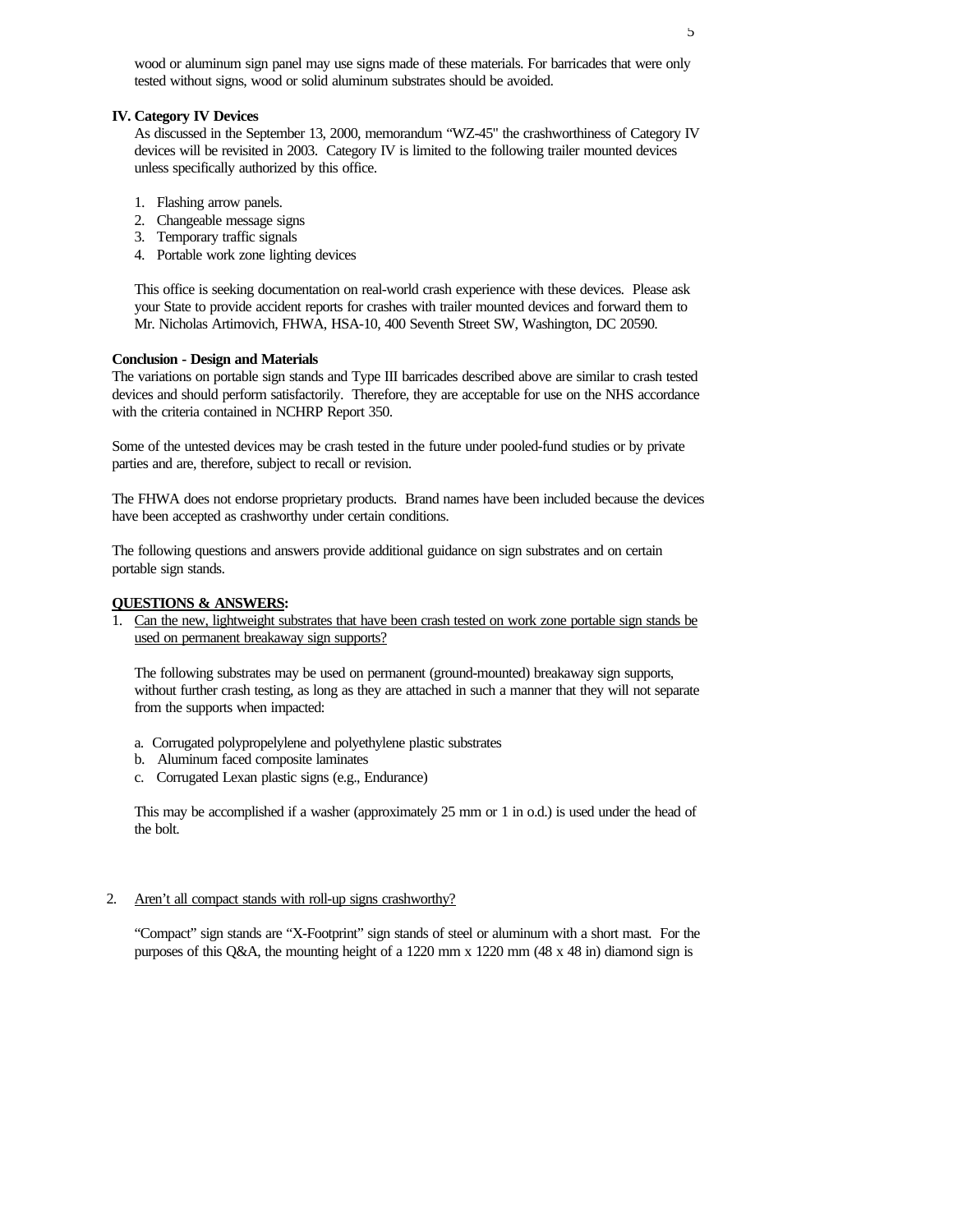300 mm to 450 mm (12 to 18 in) only. A number of manufacturers have crash tested compact sign stands. These stands have performed well because there are no metal elements at a height that can impact the windshield during a crash.

Based on the results of crash testing of these designs we have identified elements that contribute to the successful crashworthy performance. Based on a declaration of conformity and potential for crashworthiness, FHWA will review requests for acceptance of compact sign stands conforming to the list of conditions below. FHWA will decide whether to accept the stand or require crash testing.

Requests must include:

- ! Complete drawings and specifications on the stands and roll-up signs (including welds and connecting hardware, and overall weight of sign stand)
- Information on any evaluations (e.g., informal crash testing) that may have been conducted.
- ! An engineering analysis of the crashworthiness of the stand. This analysis may be performed by the manufacturer or third party, such as a crash test laboratory.
- ! A declaration from the petitioner that they consider the device to be crashworthy.

The following conditions apply to FHWA's acceptance of these stands based on the petitioner's declaration of conformity:

- Mounting height is between 300 mm to 460 mm (12 to 18 in) from the ground to the bottom of the sign.
- Square tube legs and the short mast should be no larger than  $32 \text{ mm } (1-1/4 \text{ in})$  on a side.
- ! Maximum vertical mast of steel or aluminum is no taller than necessary to grip the bottom of the vertical fiberglass brace. The mast may not extend to the middle or top of the sign. The grip should be a quick-release type that would allow the vertical fiberglass brace to pull out quickly, releasing the sign.
- ! Fiberglass bracing of the roll-up sign should be no wider than 32 mm (1-1/4 in).
- ! The horizontal fiberglass brace should be no thicker than 4.76 mm (3/16 in).
- ! The vertical fiberglass brace should be no thicker than 6.35 mm (1/4 in).
- ! No flags or lights may be added.

Compact stands that have been successfully crash tested and found acceptable by FHWA do not need to meet all of the above criteria.

## 3. Can I substitute a Lexan or fiberglass sign panel for a polyethylene or polypropylene corrugated plastic sign?

The corrugated Lexan plastic substrate that is 16 mm (5/8 in) thick has been successfully crash tested on certain portable sign stands [See WZ-52 dated September 21, 2000, and WZ-69 dated May 9]. However, the material properties of Lexan are significantly different from the lightweight corrugated plastic substrates. Therefore, Lexan is not interchangeable with other substrates. Fiberglass substrates have not been crash tested and are not yet acceptable.

4. What is the procedure for getting an acceptance on a device that is similar to one already accepted, without doing additional crash testing? Can I just "certify" that my device is similar to the accepted device?

This depends on whether you are copying a "generic" design or one that is the property of the company that paid for the crash testing. Any manufacturer or vendor can replicate the "generic"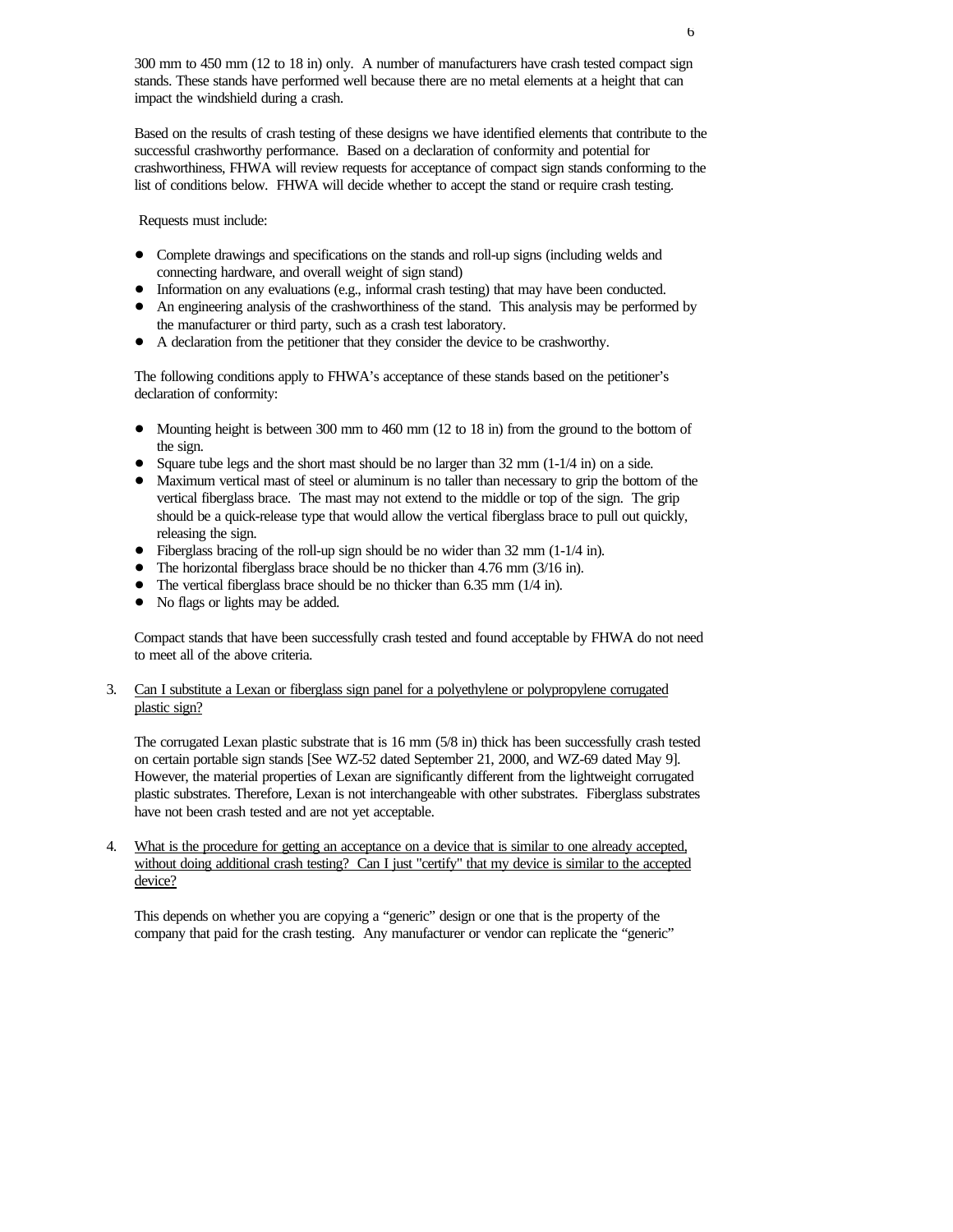Type II and Type III barricades that are covered in Acceptance Letters WZ-45 (September 15, 2000) or WZ-85 (this memorandum) and use these Acceptance Letters. The testing of these devices was paid for with public funds (or permission was granted to distribute the design). The manufacturer or vendor must certify their barricades substantially conform to the generic designs, and the devices will be crashworthy.

For devices crash tested at the expense of a private company, a vendor may use the acceptance letter written to the company that had the devices tested only if they: (a) purchase the devices from the company that paid for the testing (or another authorized distributor), or (b) obtain permission from that company to reproduce their design.

For more information on crash testing of work zone traffic control devices please contact Mr. Nicholas Artimovich at (202) 366-1331 or nick.artimovich@fhwa.dot.gov.

2 Attachments

FHWA:HSA-10:NArtimovich:tm:x61331:11/14/01 File: WZ85-Sept.wpd cc: HSA-10 (Reader, HSA-1; Chron File, HSA-10; N. Artimovich, HSA-10)

Specifications for Generic Crashworthy Barricades Metric Units WZ-85 Attachment 1

| $\overline{\phantom{a}}$<br>$\sim$<br>$\overline{\phantom{a}}$<br>Ωr<br>$\mathbf{m}$<br>T T T<br><b>STATISTICS</b><br>яае<br><b>VDC</b><br>VIA.<br>$\mathbf{z}$<br>ш<br><br><br>$\overline{\phantom{a}}$<br>. .<br>. . |
|------------------------------------------------------------------------------------------------------------------------------------------------------------------------------------------------------------------------|
|------------------------------------------------------------------------------------------------------------------------------------------------------------------------------------------------------------------------|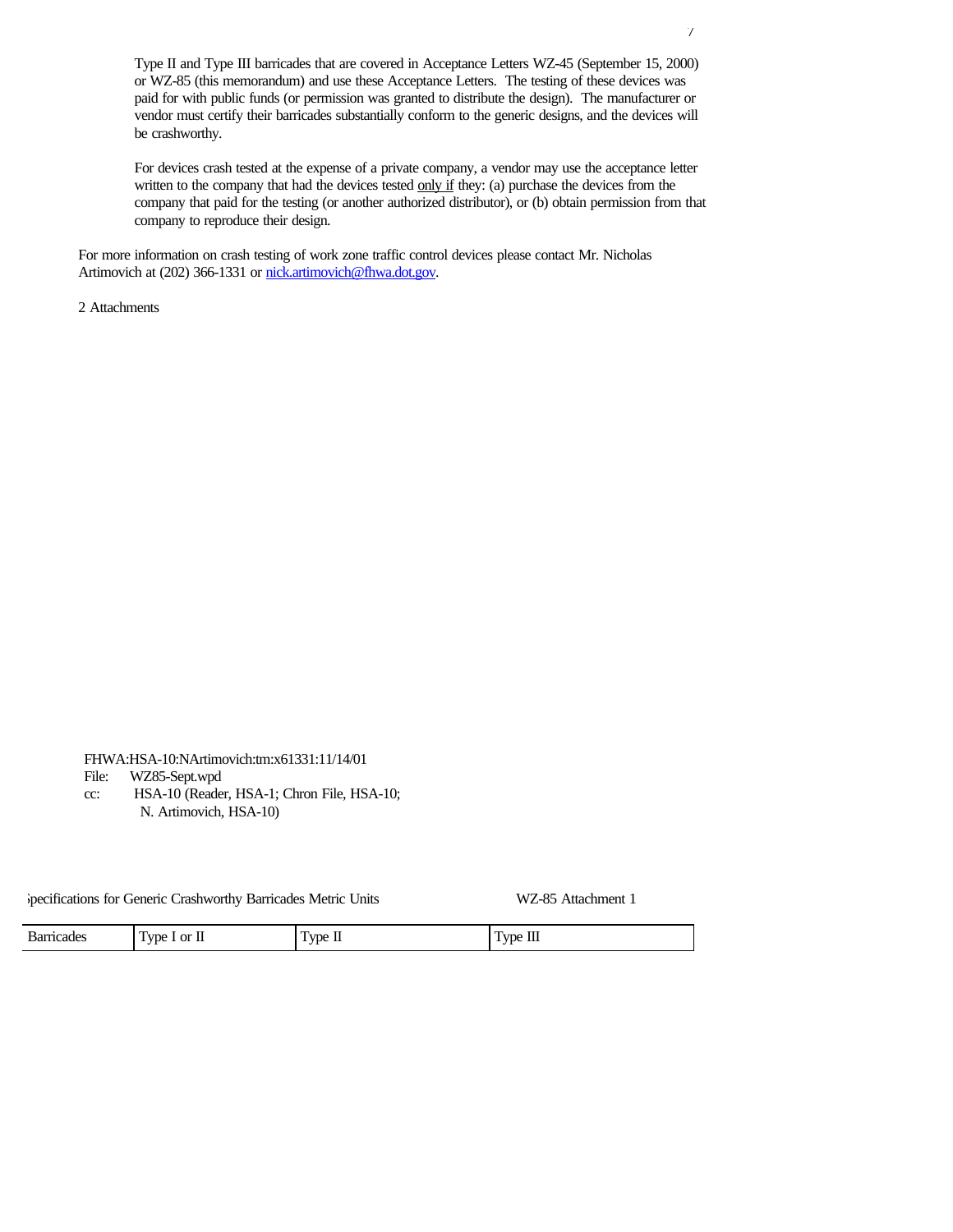| Frame                       | $1156$ mm long,<br>12 ga steel angle, 31.75 x<br>31.75 mm "A-Frame"<br>design<br>12.7 mm fasteners | 1156 mm long 12 ga or 14 ga<br>steel angle<br>$31.75 \times 31.75$ mm<br>"A-Frame" design<br>12.7 mm fasteners | Two 1525 mm long, 10 ga<br>$(3.5$ mm thick), $38x38$ mm angle<br>bases. Uprights same except<br>1600 mm tall. All steel to be<br>high-carbon, hot rolled steel. |
|-----------------------------|----------------------------------------------------------------------------------------------------|----------------------------------------------------------------------------------------------------------------|-----------------------------------------------------------------------------------------------------------------------------------------------------------------|
| Panels                      | 13 mm thick plywood                                                                                | 13 mm thick plywood or<br>13 mm thick waffleboard                                                              | 19 mm ACX plywood<br>(See "iv" below)                                                                                                                           |
| Panel Length                | $914 \text{ mm}$                                                                                   | 914 mm<br>$(610 \text{ mm also OK})$                                                                           | 2440 mm (or shorter:<br>1830mm or 1220mm)**                                                                                                                     |
| Panel Width                 | $203$ mm to $305$ mm                                                                               | $203$ mm to $305$ mm                                                                                           | 203 mm to 305 mm                                                                                                                                                |
| Fastener<br>Hardware        | (Acceptance based on test)<br>of Type II barricades.)                                              | 1/4"-20 x 1" Steel Carriage Bolt,                                                                              | $3/8$ "-16 x 1 $3/4$ " Steel Hex Bolt,                                                                                                                          |
| All hardware zinc<br>plated |                                                                                                    | Class 1<br>1/4"-20 Steel Hex Lock Nut                                                                          | Class $#2$<br>3/8"-16 Steel Hex Nut<br>Steel flat lock washer                                                                                                   |
| Height to top               |                                                                                                    | 1200 mm to top of light                                                                                        | 1525 mm to top of rails                                                                                                                                         |
| <b>Mass</b>                 |                                                                                                    | $13.2 \text{ kg}$                                                                                              | $30 \text{ kg}$                                                                                                                                                 |

\* The tested Type III barricade had a mass of 40.1 kg which included the lights (an acceptable option) and a 48x48-in aluminum sign which is not part of the accepted barricade.

\*\* Rails are not to extend more than 200 mm beyond the uprights.

Generic" Type III PSST barricade should be framed with12 gage ASTM A-653 steel, grade 50. The overall dimensions are similar to the Angle Iron barricade:

- Horizontal legs: 50 mm PSST, 1500 to 1800 mm long.
- ii. Base socket: 50 mm PSST, 150 mm long welded or bolted to the legs.
- ii. Vertical supports: 45 mm PSST, 1500 mm tall.
- v. Horizontal Rails: Rails for the Generic Angle Iron or PSST Type III barricades may be the crash tested plywood detailed above or hollow extruded rigid polyolefin or high density polyethylene (HDPE) panels (i.e. Davidson Plastics, Bunzl Extrusion, Itaska Plastics) fastened in place with 10 mm diameter hardware including 25 mm o.d. washers or better. These extruded plastic elements are approximately 20 mm thick and have 2 to 3 mm thick walls. Barricade rails of frangible plastics such as PVC may not be used as they may separate from the frame or may fracture and penetrate the windshield. Without additional end-on crash testing, barricade rails should be limited to a maximum of 2440 mm long. The "overhang" from the uprights to the end of the rail should be kept to a desirable 150 mm and may not exceed a maximum of 300 mm.